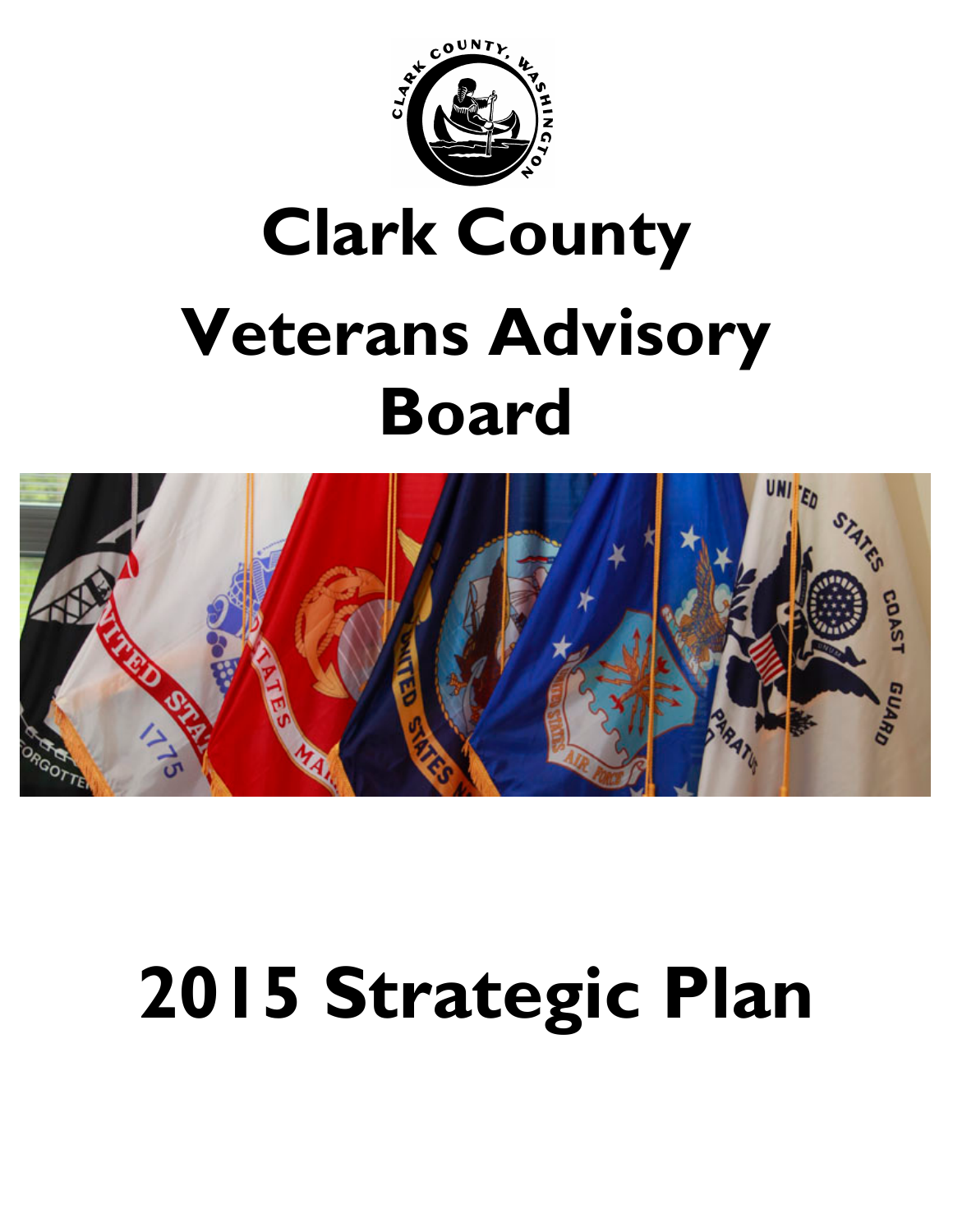#### **Clark County Veterans Advisory Board** Strategic Plan

**Table of Contents** 

<span id="page-1-0"></span>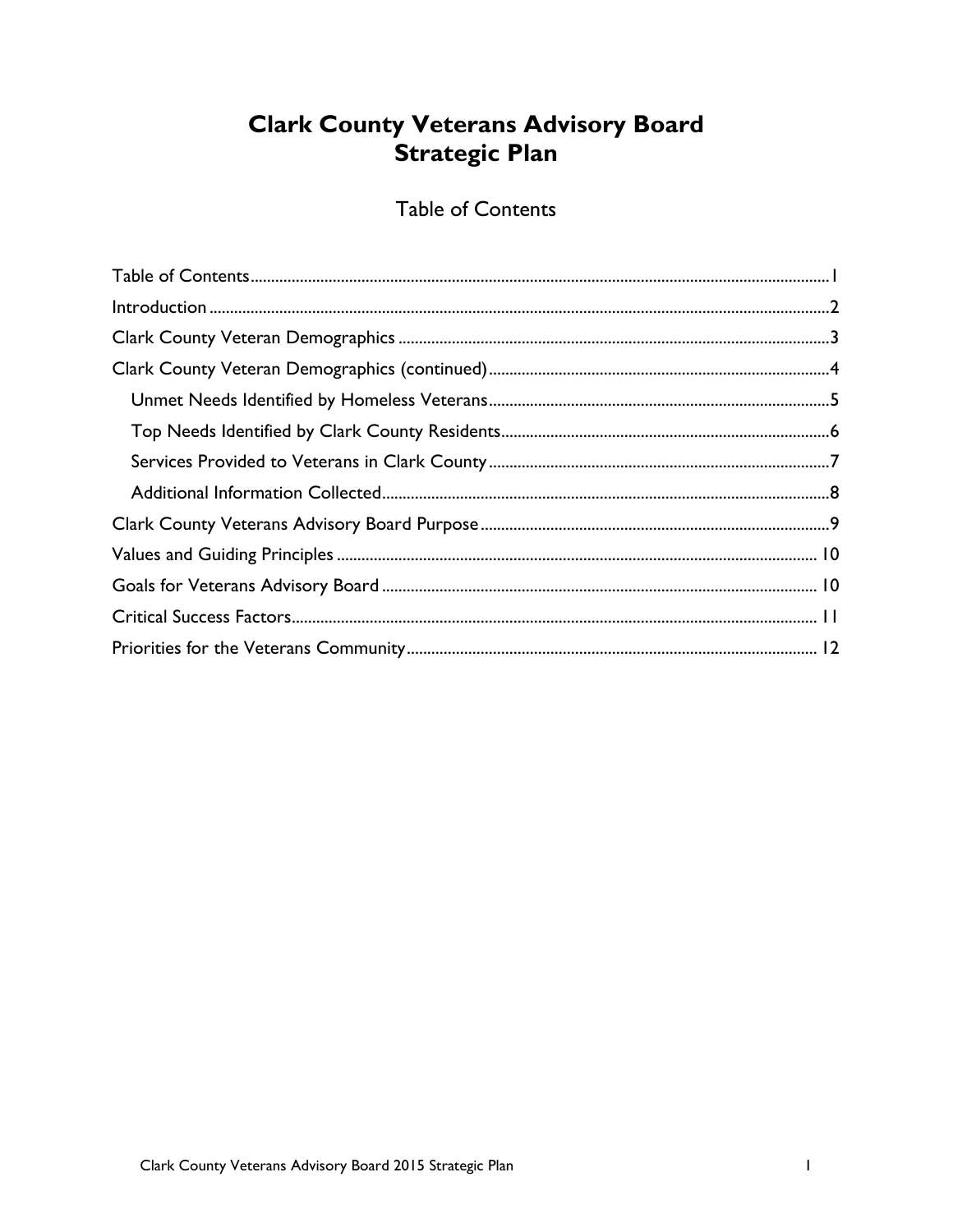#### <span id="page-2-0"></span>**Introduction**

Starting in 2014, board members of the Clark County Veterans Advisory Board (CCVAB) conducted a process to identify and adopt strategic community and organizational directions for veteran-related priorities for 2015 and beyond.

In August 2015, the CCVAB met to review the 2012 Strategic Plan and discuss the changing veteran demographics and prioritization of services with limited funding availability.

The committee gathered data from several sources to get a sense of the most needed services in the community. Data from the census as well as the Veterans Administration survey was reviewed. The committee also analyzed the number of veterans and types of services provided through the Veterans Assistance Fund over the past year.

They also collected data for veterans served by other programs in 2014 as indicated by the Clark County Homeless Management Information System (HMIS). This database is used by 30+ different homeless program providers and collects demographics on clients including age and veteran status. It also tracks the types of services accessed within the county. However, HMIS is not used by all service providers in the County that serve veterans. It is only used by homeless service providers.

The Committee also carefully considered the effect of the drawdown of war efforts in Iraq and Afghanistan and looked at how current programs were serving various generations of veterans. This information was compared to available census information regarding veteran population characteristics of Clark County.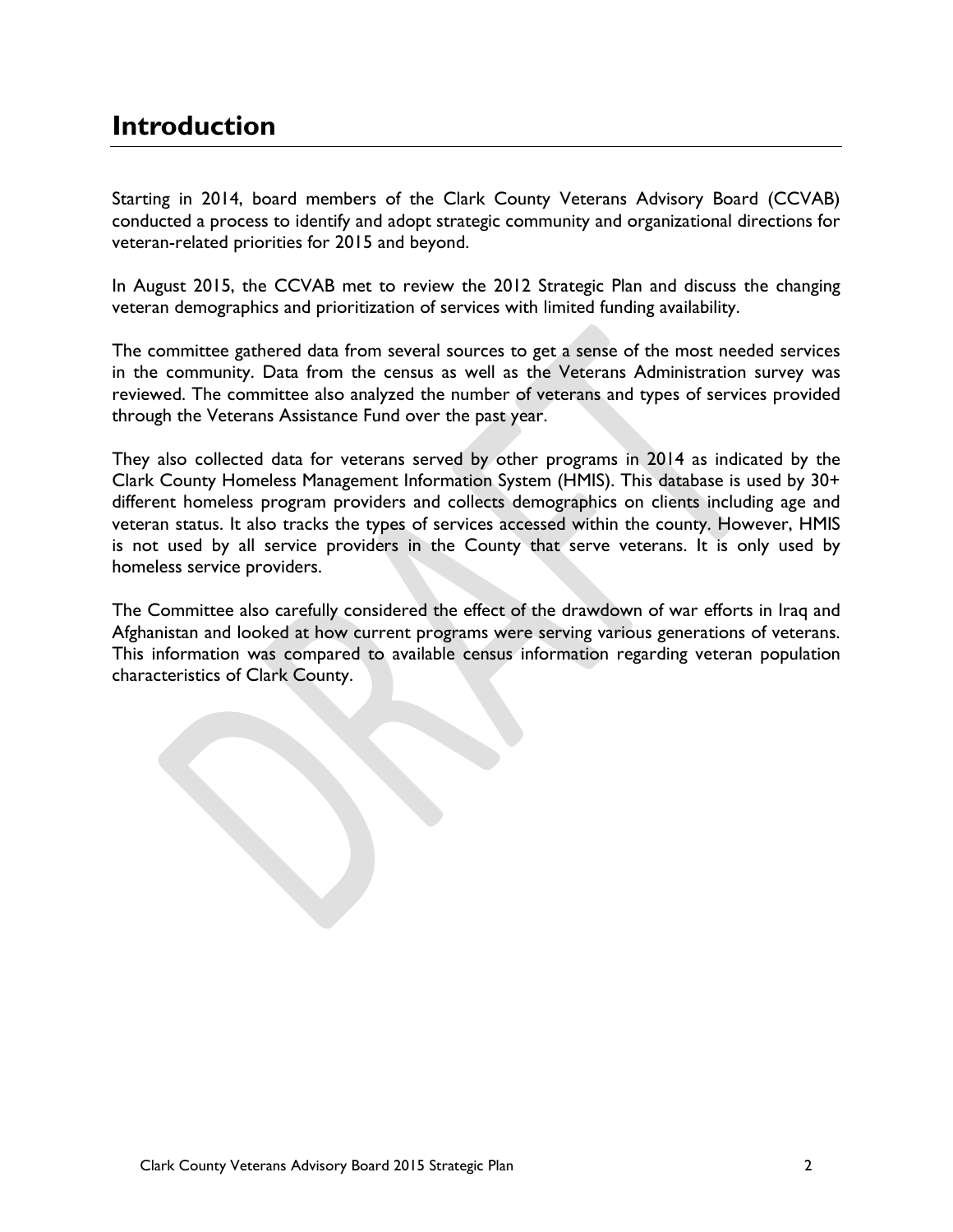## <span id="page-3-0"></span>**Clark County Veteran Demographics**

The table below is from the Census American Community Survey (ACS) 3-Year Estimates. Supporting documentation on code lists, subject definitions, data accuracy, and statistical testing can be found on the ACS website in the Data and Documentation section.

Sample size and data quality measures (including coverage rates, allocation rates, and response rates) can be found on the ACS website in the Methodology section.

|                                       | Total      | 2013            | 2010     |
|---------------------------------------|------------|-----------------|----------|
| Category                              | Population | <b>Veterans</b> | Veterans |
| Civilian population 18 years and over | 324,377    | 36,826          | 36,370   |
| <b>PERIOD OF SERVICE</b>              |            |                 |          |
| Gulf War (9/2001 or later) veterans   | (X)        | 12.50%          | 8.20%    |
| Gulf War (8/1990 to 8/2001) veterans  | (X)        | 22.40%          | 17.20%   |
| Vietnam era veterans                  | (X)        | 36.20%          | 36.80%   |
| Korean War veterans                   | (X)        | 8.10%           | 9.40%    |
| World War II veterans                 | (X)        | 5.40%           | 9.80%    |
| <b>SEX</b>                            |            |                 |          |
| Male                                  | 48.80%     | 92.10%          | 92.90%   |
| Female                                | 51.20%     | 7.90%           | 7.10%    |
| <b>AGE</b>                            |            |                 |          |
| 18 to 34 years                        | 28.40%     | 7.30%           | 7.40%    |
| 35 to 54 years                        | 37.50%     | 31.20%          | 28.10%   |
| 55 to 64 years                        | 17.10%     | 23.00%          | 27.80%   |
| 65 to 74 years                        | 10.20%     | 22.00%          | 19.90%   |
| 75 years and over                     | 6.70%      | 16.40%          | 16.80%   |
| RACE AND HISPANIC OR LATINO ORIGIN    |            |                 |          |
| White                                 | 87.10%     | 93.30%          | 94.00%   |
| <b>Black or African American</b>      | 1.90%      | 2.30%           | 2.40%    |
| American Indian and Alaska Native     | 0.80%      | 0.80%           | 0.60%    |
| Asian                                 | 4.40%      | 1.30%           | 0.80%    |
| Two or more races                     | 2.60%      | 1.50%           | 1.40%    |
| Hispanic or Latino (of any race)      | 6.30%      | 3.20%           | 3.30%    |
| White alone, not Hispanic or Latino   | 83.90%     | 91.20%          | 91.30%   |

\*The categories under period of service are not necessarily mutually exclusive. Veterans may have served in more than one period.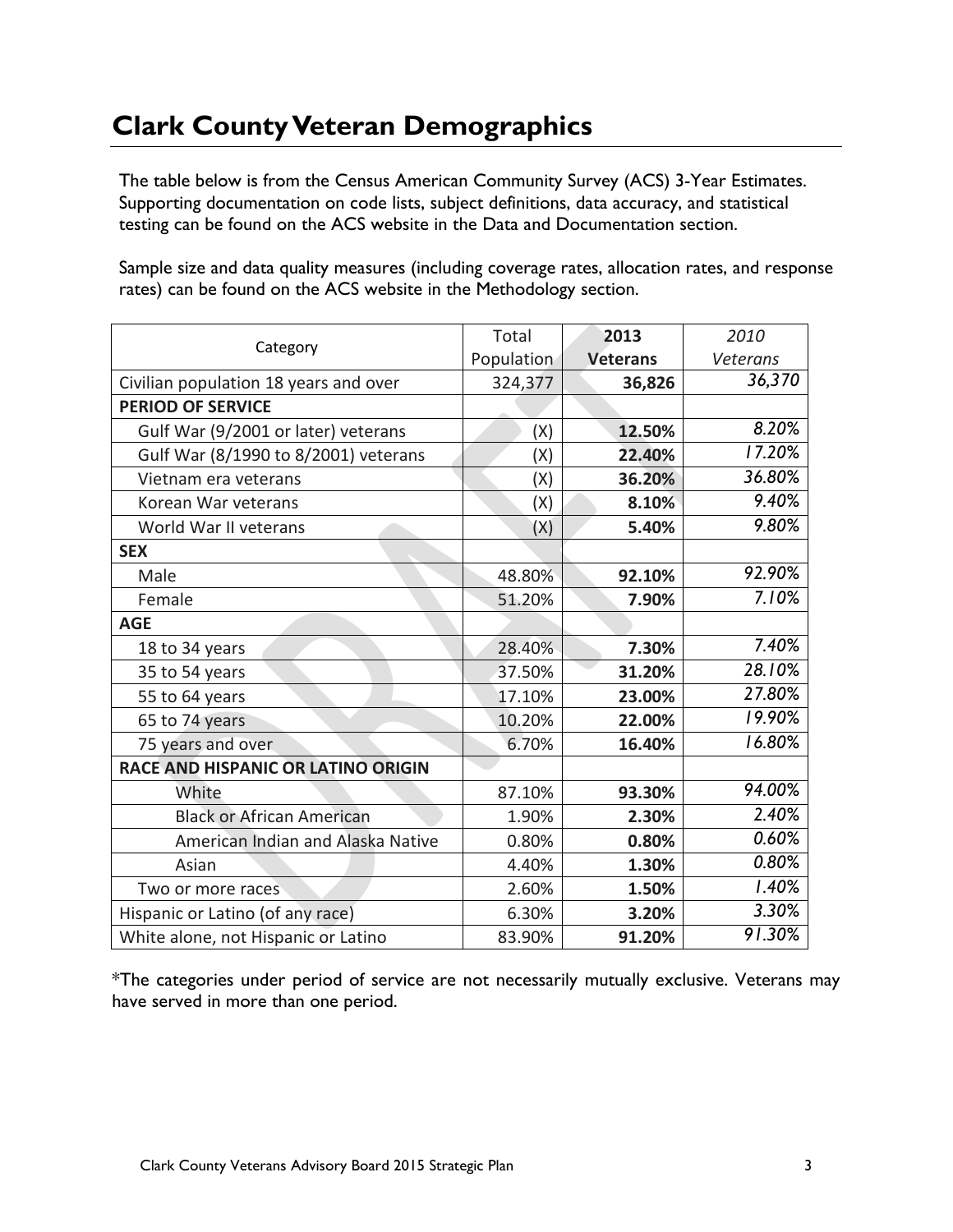# <span id="page-4-0"></span>**Clark County Veteran Demographics (continued)**

|                                            | Total      | 2013            | 2010     |
|--------------------------------------------|------------|-----------------|----------|
| Category                                   | Population | <b>Veterans</b> | Veterans |
| <b>MEDIAN INCOME IN THE PAST 12 MONTHS</b> |            |                 |          |
| Population 18 years+ with income           | 29,361     | 40,660          | 40,140   |
| Male                                       | (X)        | 41,495          | 40,760   |
| Female                                     | (X)        | 28,173          | 32,571   |
| <b>EDUCATIONAL ATTAINMENT</b>              |            |                 |          |
| Civilian population 25 years and over      | 287,833    | 36,533          | 36,084   |
| Less than high school graduate             | 8.5%       | 3.9%            | 4.7%     |
| High school graduate (or equivalency)      | 25.7%      | 23.6%           | 23.7%    |
| Some college or associate's degree         | 39.2%      | 45.8%           | 46.9%    |
| Bachelor's degree or higher                | 26.6%      | 26.6%           | 24.7%    |
| <b>EMPLOYMENT STATUS</b>                   |            |                 |          |
| Below poverty in the past 12 months        | 11.1%      | 5.8%            | 4.9%     |
| With any disability                        | 15.6%      | 27.0%           | 23.9%    |

The numbers indicate that veterans generally have a higher educational attainment and greater median income, they also have an increased percentage of the population with a disability.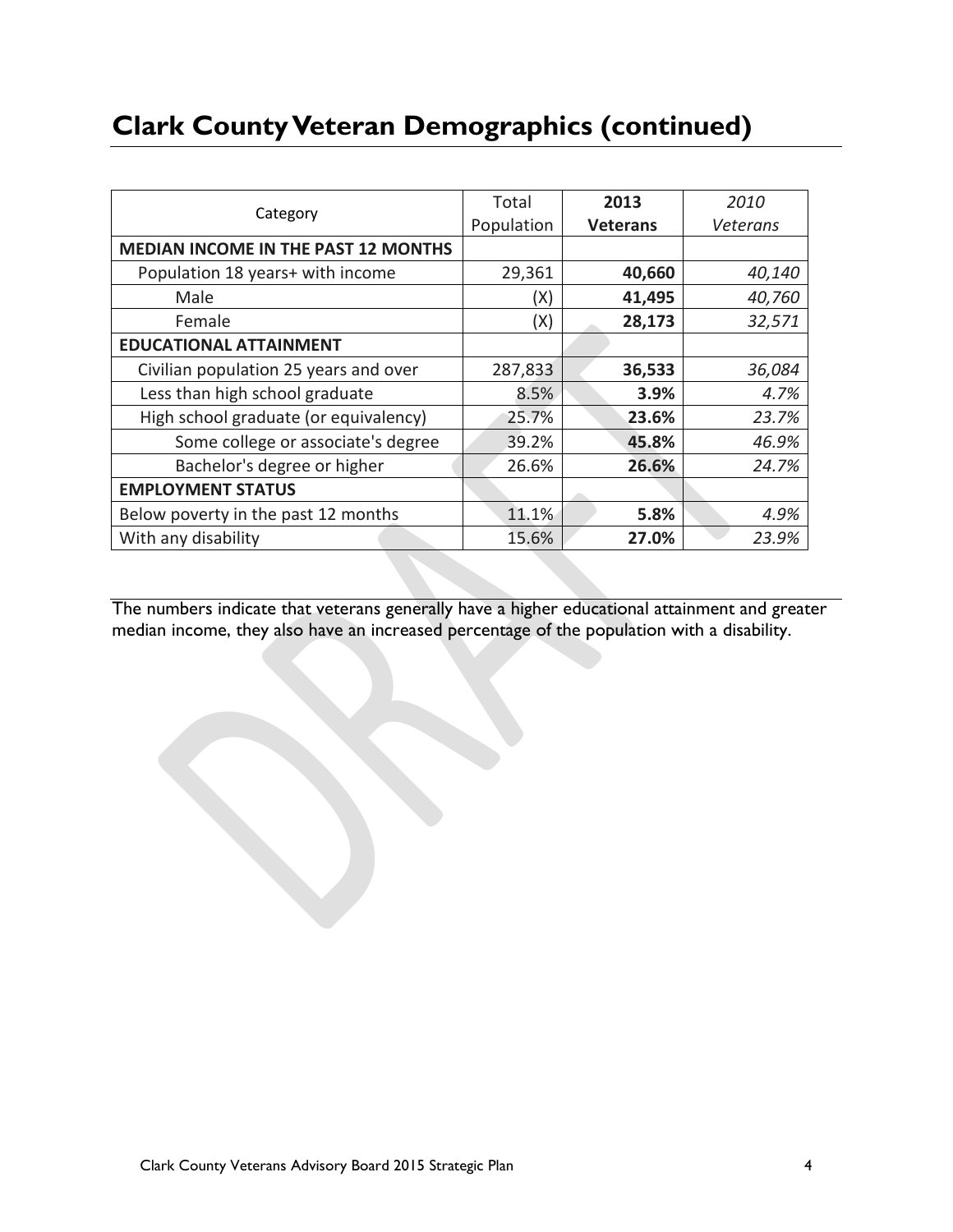## **Clark County Veteran Needs**

Each year the Veterans Administration publishes a CHALENG (Community Homelessness Assessment, Local Education and Networking Groups) report summarizing the results of annual surveys of local veterans, VA staff and community participants such as local government, service providers, formerly and currently homeless veterans. The following table is compiled from the 2014 VA CHALENG report for the Portland VA Medical Center campus, which includes the Vancouver VA hospital. Data was collected in the summer/fall of 2014. A total of 161 homeless or formerly homeless veterans completed the survey.

|                                      | <b>Number of</b> |
|--------------------------------------|------------------|
| <b>Type of Need</b>                  | Veterans         |
| <b>Housing Services</b>              |                  |
| Long-Term Permanent Housing          | 56               |
| <b>Affordable Housing</b>            | 55               |
| <b>Emergency Shelter</b>             | 44               |
| <b>Goods for Apartment</b>           |                  |
| (furniture & housewares)             | 41               |
| <b>Treatment Services</b>            |                  |
| Dental                               | 63               |
| <b>Eyecare</b>                       | $\overline{30}$  |
| <b>Case Management</b>               | 30               |
| <b>Income and Benefits</b>           |                  |
| Move-in Assistance                   | 55               |
| <b>Utility Assistance</b>            | 51               |
| SSI and SSDI                         | $\overline{45}$  |
| <b>Financial Eviction Prevention</b> | 45               |
| <b>Legal Assistance</b>              |                  |
| Legal Eviction Prevention            | 40               |
| Restore a Driver's License           | 39               |
| <b>Education and Job Services</b>    |                  |
| Job Training                         | 41               |
| <b>Finding Employment</b>            | 39               |
| Life Skills Training                 | 35               |
| <b>Vocational Rehabilitation</b>     | 34               |

#### <span id="page-5-0"></span>**Unmet Needs Identified by Homeless Veterans**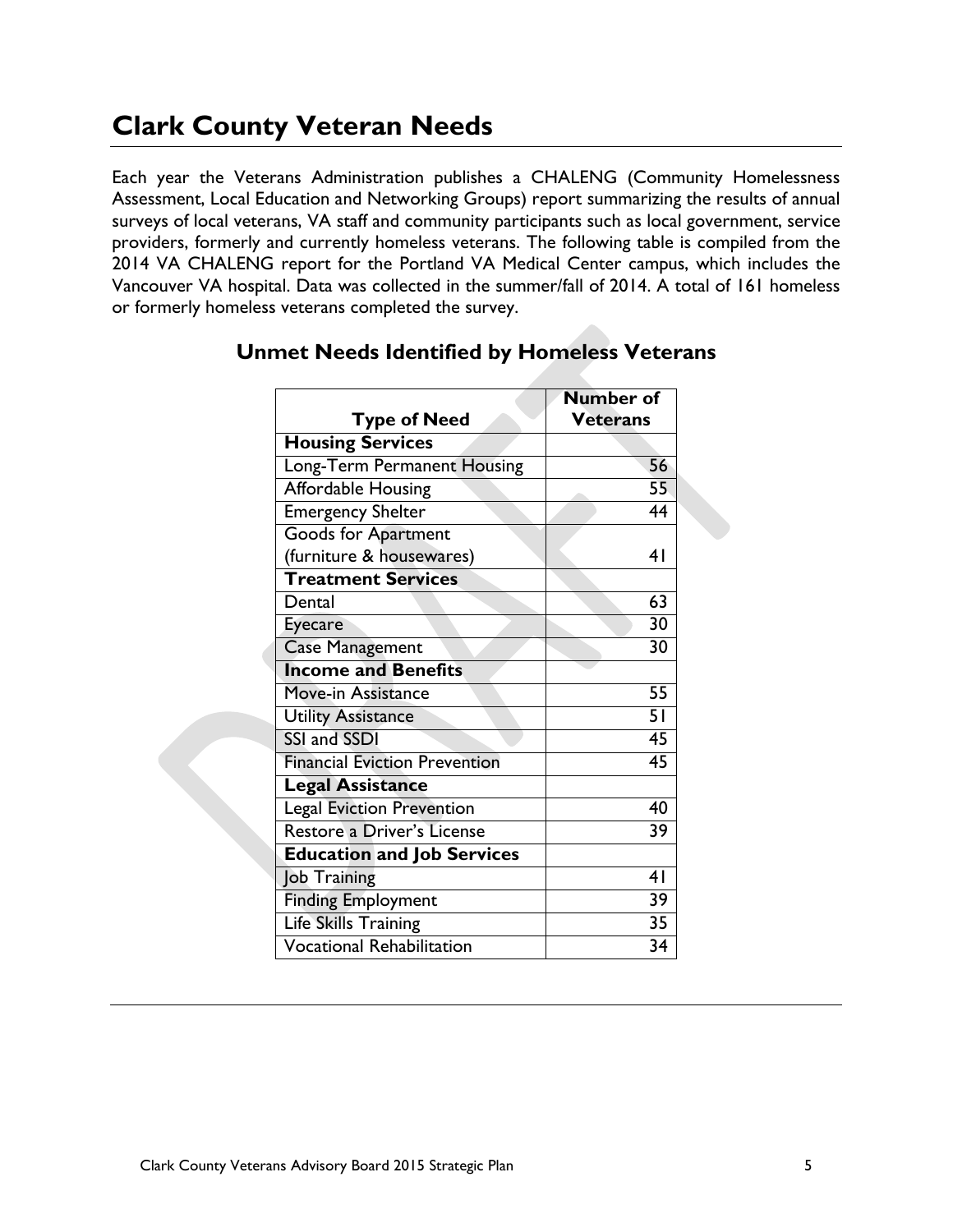## **Clark County Veteran Needs (continued)**

The table below is not veteran specific. Clark County Department of Community Services Community Action Program conducts a Survey of Needs every three years to better understand and adapt to changing client needs, community conditions, financial support and public expectations while maintaining a steady focus on eliminating poverty through programs funded as a result of this planning. The current survey was distributed in 2013 to a number of local nonprofits and at various community events. The County sent out over 2,000 surveys and received 816 responses. Of the responders, 171 self-identified as a veteran.

#### **Top Needs Identified by Clark County Residents**

<span id="page-6-0"></span>(Scale of  $1 - 5$ : The higher the number, the higher the degree of need)

| <b>Food Assistance</b>         | 3.63 |
|--------------------------------|------|
| <b>Dental Care</b>             | 3.41 |
| <b>Health Care</b>             | 3.10 |
| <b>Prescription Medication</b> | 2.92 |
| Clothing                       | 2.90 |
| Utility/Heating Assistance     | 2.73 |
| <b>Employment Services</b>     | 2.72 |
| <b>Rental Assistance</b>       | 2.58 |
| Transportation                 | 2.42 |
|                                |      |

Veterans Resources had an overall average of 1.69. The category "Veteran Resources" was identified as "Extremely Needed" by 73 people surveyed, "Very Needed" by 37 people and "Moderately Needed" by 45 who completed the survey.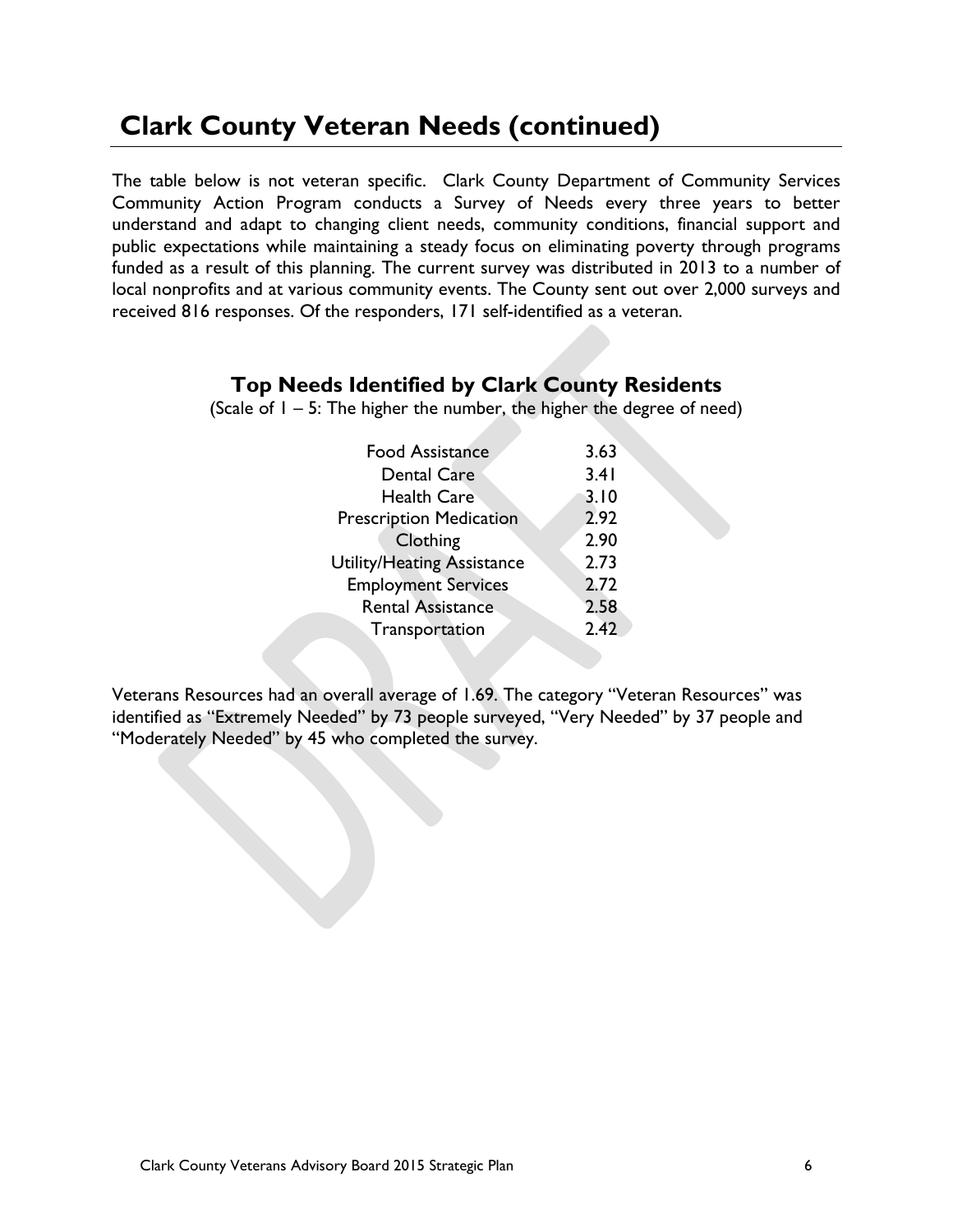## <span id="page-7-0"></span>**Clark County Veteran Needs (continued)**

#### **Services Provided to Veterans in Clark County**

As indicated by the Homeless Management Information System (HMIS) in 2014

The numbers presented below are duplicated service counts. The total number of unduplicated veterans served in Clark County in 2014 was 550. (This is down from 2011 when 827 veterans were identified in HMIS.) The HMIS database tracks over 75 different service categories and these were collapsed into the eight different categories shown below. For example, transitional housing, rent assistance, motel vouchers and emergency shelter are all categorized under "Housing assistance and homeless support."

This table most specifically represents the services that Clark County veterans are accessing.

| <b>Service</b>                          | #   |
|-----------------------------------------|-----|
| Housing assistance and homeless support | 435 |
| Food/Meals                              | 368 |
| Counseling/Case management              | 249 |
| Clothing assistance                     | 152 |
| Employment assistance and support       | 118 |
| Information or education                | 62  |
| Benefits assistance                     | 40  |
| Utility assistance                      | 36  |
|                                         |     |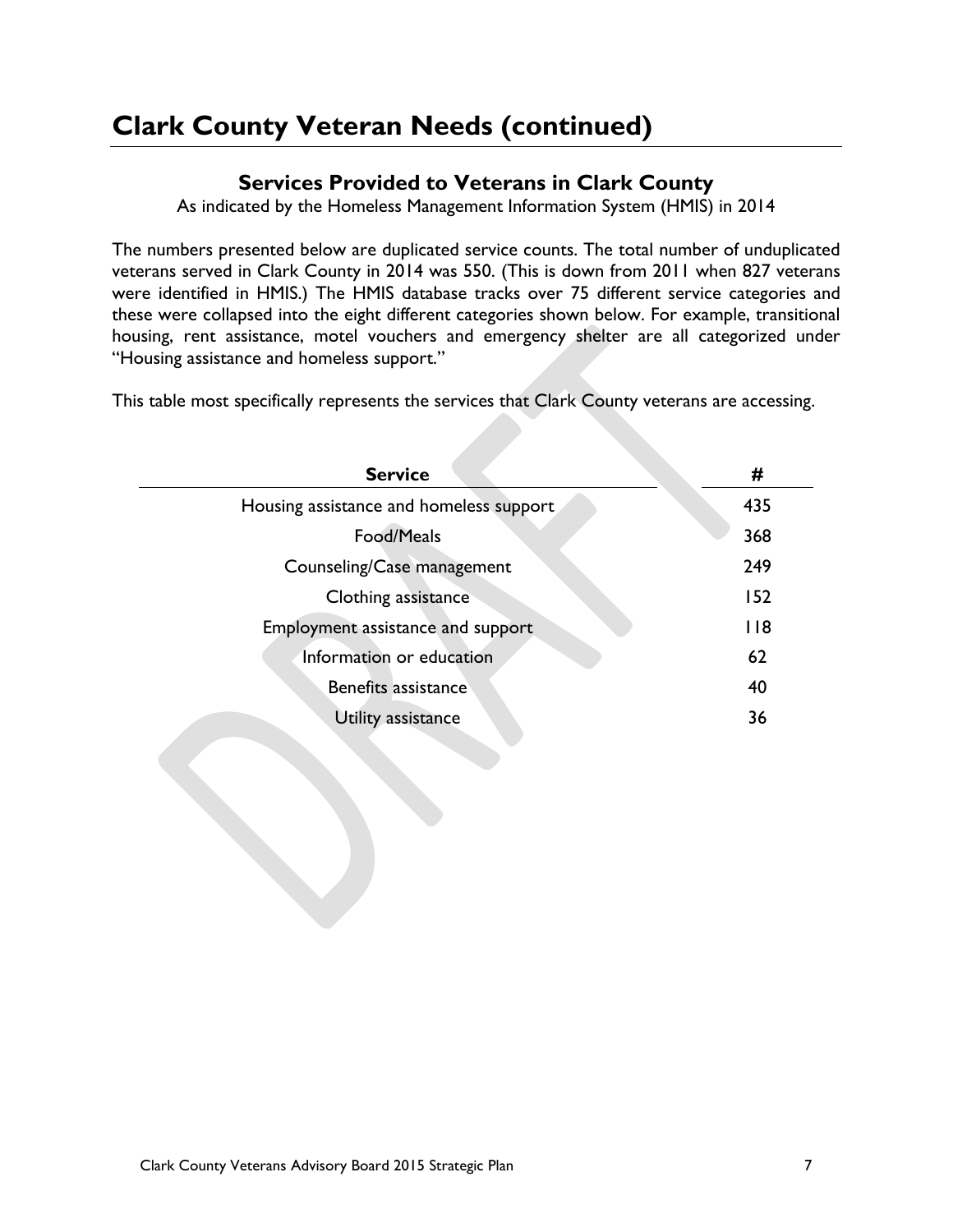## **Clark County Veteran Needs (continued)**

#### **Additional Information Collected**

#### <span id="page-8-0"></span>**DSHS Veteran Outreach**

In August 2015, the local Department of Social and Health Services office in Vancouver conducted a survey and report of veterans accessing public benefits. Because of the nationwide reduction in active duty uniformed personnel over the next two years, Washington State has looked at how newly discharged veterans might impact social services. The report indicated the following:

"Some employees noted that those with military experience have a reluctance to seek public assistance benefits given a strong desire to be self-reliant. The lack of attendance at focus groups adds some support to this. The veterans we spoke with indicated that knowledge of public assistance programs was fairly common in the community, and that it is likely not an issue with veterans not knowing about benefits. Some suggested that the best way to get veterans connected would be to provide them a specific appointment to speak with a financial worker.

The current plan of integrating ESA information with the existing discharge process combined with mobile Economic Services Administration (ESA) seems appropriate in light of this limited survey. It is noted that the information is limited given the tight timeframes, which did not allow a more exhaustive outreach effort. Additionally, a report on the service needs of veterans involving a data cross-match is expected from Research and Data Analysis in September and this should provide additional insight for this effort."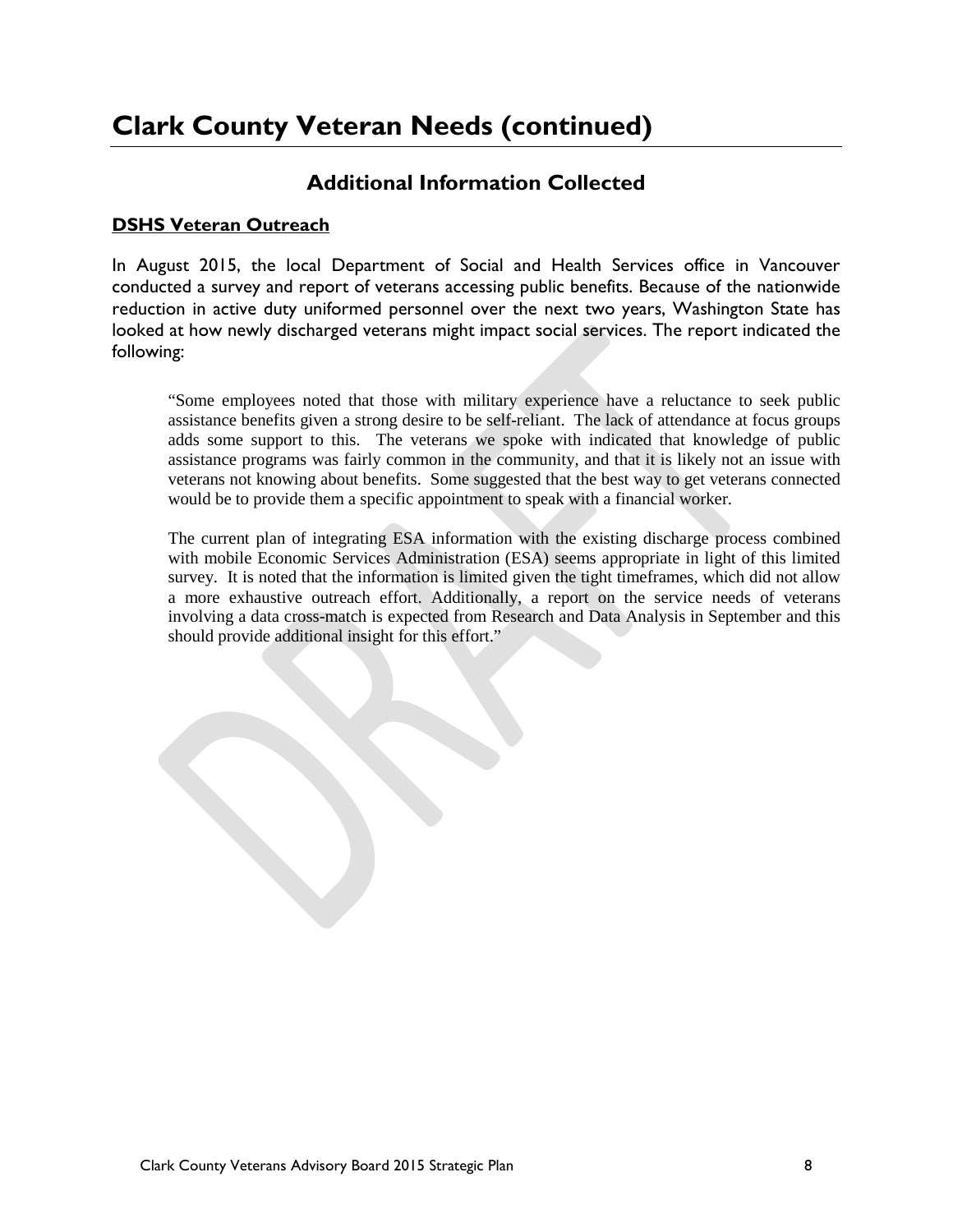## <span id="page-9-0"></span>**Clark County Veterans Advisory Board Purpose**

#### *Taken from current Board Bylaws*

- 1. To develop programs or procedures consistent with the welfare of indigent and suffering veterans and eligible family members of those veterans.
- 2. To serve as an Advisory Board on Veterans needs in accordance with guidelines, Clark County Codes, and RCWs relating to Veterans Relief to the Clark County Legislature.
- 3. To provide a venue by which each nationally recognized Veterans organization and Veterans from the community at large, may request representation on the Clark County Veterans Advisory Board.
- 4. To promote awareness of the CCVAB and its purpose throughout Clark County.
- 5. To provide policy guidance and advice to Clark County regarding all services funded by the Veterans Assistance Fund.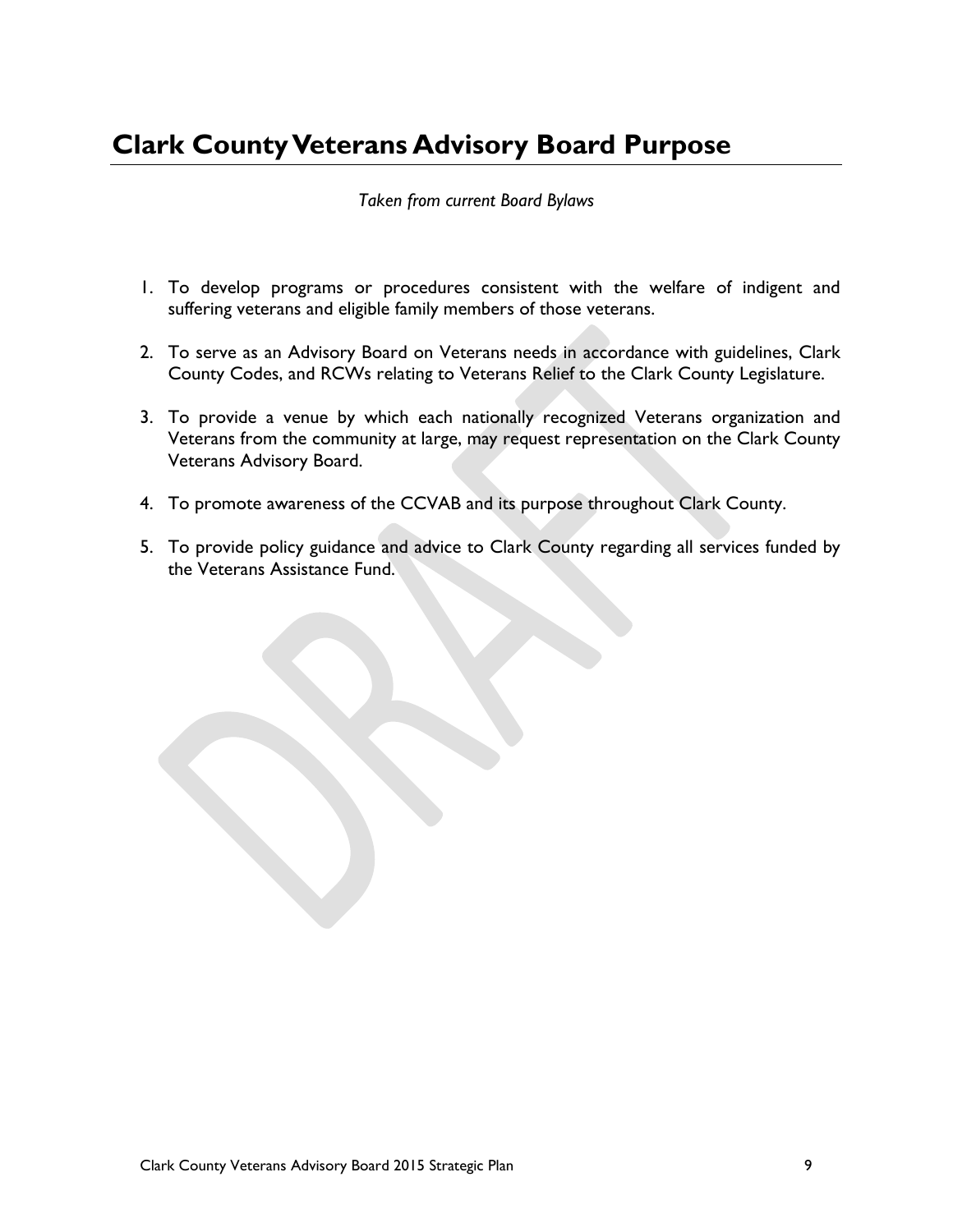## <span id="page-10-0"></span>**Values and Guiding Principles**

*As developed through the 2009 Strategic Plan process*

- 1. Maximize existing resources and funding;
- 2. Ensure that public funds are spent wisely and with positive impacts;
- 3. Promote actions that are a "hand up, not a hand out" to advance veterans recovery, stability, self-reliance and dignity;
- 4. Advance demonstrated best practices and promising approaches; and
- 5. Increase the committee's formal communications, influence and collaborations with community leaders and providers as well as other funders.

#### <span id="page-10-1"></span>**Goals for Veterans Advisory Board**

*As developed through the 2009 Strategic Plan process*

- 1. *Advance* the development and implementation of practices that have been demonstrated to increase veteran's access to services, benefits and providers;
- 2. *Identify* potential community partners and promote collaborations to maximize or secure new resources benefiting Clark County's veterans; and
- 3. *Increase* the CCVAB and community's knowledge of returning veteran's issues as well as the supporting services, benefits and programs.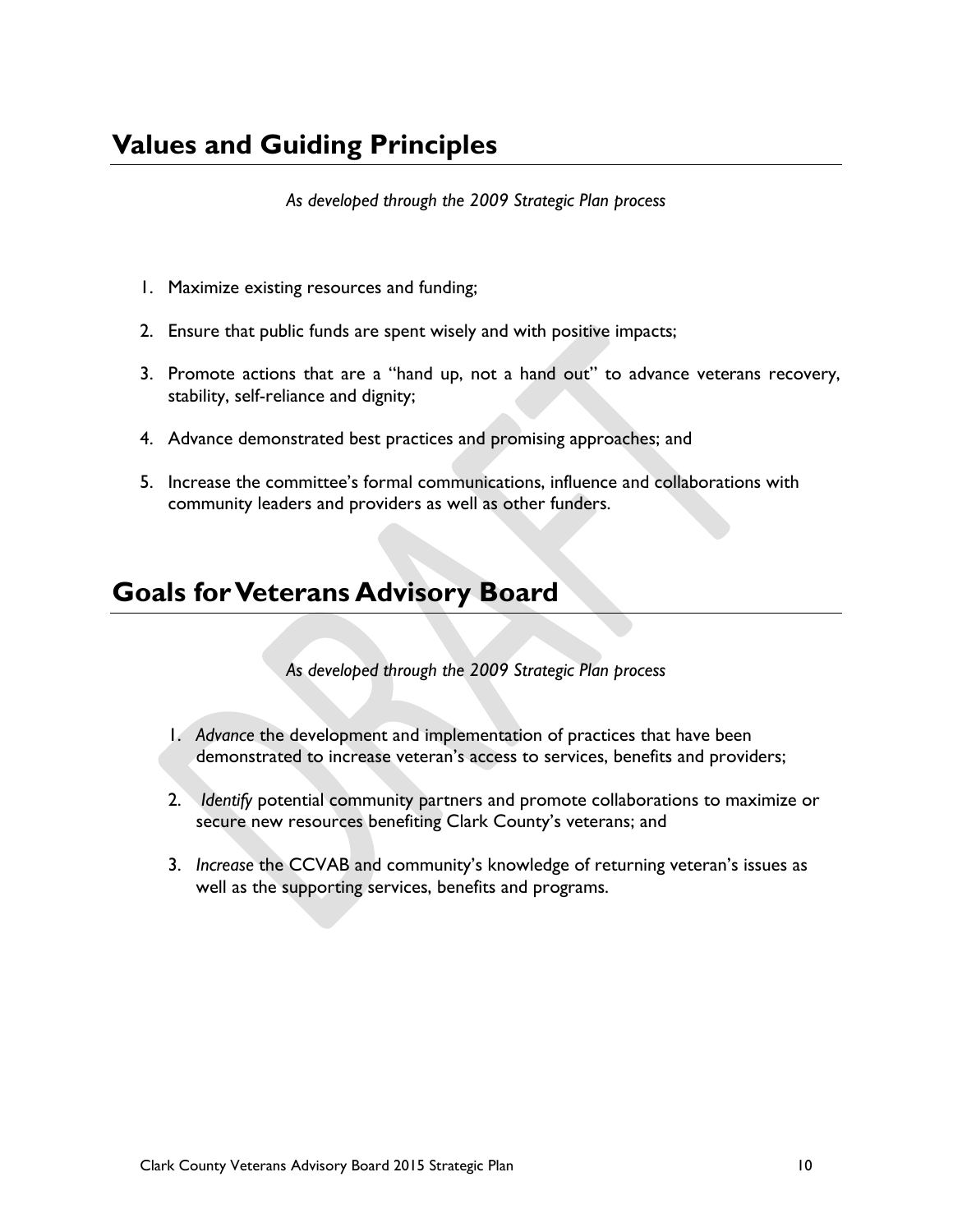*Based on priorities from 2009 Strategic Plan*

<span id="page-11-0"></span>

| <b>VAB Member Priorities</b>                                                                                                                      | <b>Critical Success Factor</b>                                                                    |
|---------------------------------------------------------------------------------------------------------------------------------------------------|---------------------------------------------------------------------------------------------------|
| Maximize existing resources and funding.                                                                                                          | Programs that show a high benefit for cost per veteran<br>served.                                 |
| Ensure that public funds are spent wisely and with                                                                                                | Increase referrals to services/treatment at VA and other                                          |
| positive impacts.                                                                                                                                 | community providers.                                                                              |
| Promote actions that are a "hand up, not a hand out"                                                                                              | Increase benefit and/or treatment access to improve                                               |
| to advance veterans recovery, stability, self-reliance                                                                                            | veteran self-sufficiency. Increase case management services                                       |
| and dignity.                                                                                                                                      | to provide stability.                                                                             |
| Advance demonstrated best practices and promising                                                                                                 | Remain open to new ideas and research other community's                                           |
| approaches.                                                                                                                                       | veteran program successes.                                                                        |
| Increase the committee's formal communications,<br>influence and collaborations with community leaders<br>and providers as well as other funders. | Enhance board and community knowledge of veterans'<br>issues and resources through presentations. |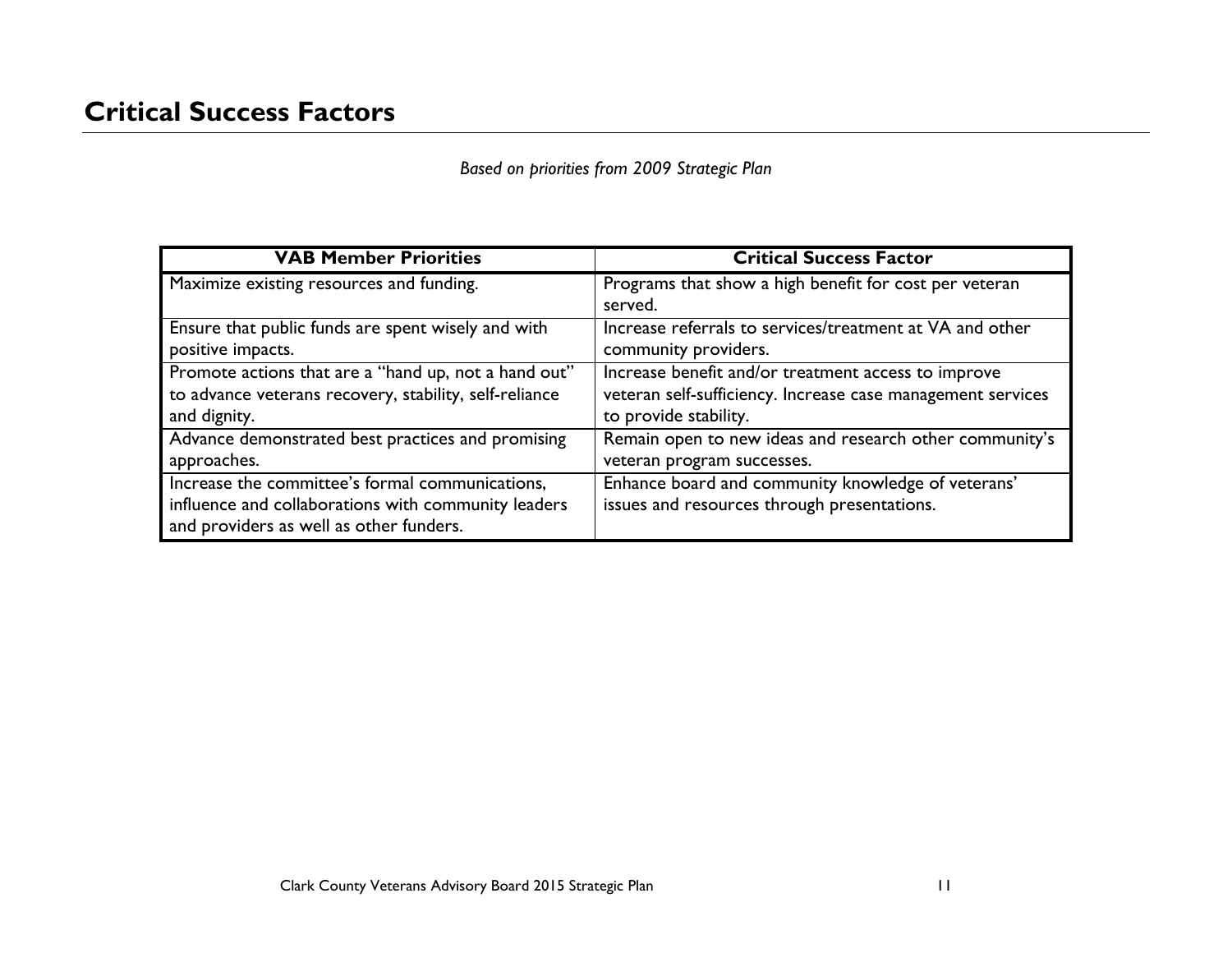State law and local code regulate how the Veterans Assistance Fund can be used. The priorities for the Veterans Assistance Fund are based on needs currently being met in the community as identified by 2014 HMIS veterans report.

<span id="page-12-0"></span>

| <b>Priority</b> | <b>Category</b>                     | <b>Strategy</b>                                        | <b>Action Steps</b>                                                                                                      | Goal                                                                                                                                 |
|-----------------|-------------------------------------|--------------------------------------------------------|--------------------------------------------------------------------------------------------------------------------------|--------------------------------------------------------------------------------------------------------------------------------------|
|                 | Safety Net                          | Emergency<br>Assistance                                | Fund a program to meet the needs of indigent<br>veterans as allowed by the VAF Policies and<br><b>Procedures</b>         | Reduce impact of immediate financial strain<br>on households by providing funds to meet<br>basic needs and overcome financial crisis |
|                 |                                     |                                                        | Continue annual veterans stand down event                                                                                | Annual event provides resources, basic<br>needs and meals to veterans                                                                |
| $\mathbf{2}$    | Housing                             | Housing and<br>Homeless Support                        | Support housing stability for veterans in Clark<br>County                                                                | Improve veteran stability by providing<br>housing                                                                                    |
|                 |                                     | Programs                                               | Coordinate housing for individuals<br>participating in employment, training or<br>treatment programs                     | Ensure veterans can complete programs<br>they are participating in by maintaining<br>stable housing                                  |
| 3.              | Empowerment,<br>Income and Outreach | <b>Case Management</b>                                 | Provide case management in conjunction with<br>other services                                                            | Improve outcomes for veterans through<br>assessment, planning, facilitation, care<br>coordination, evaluation, and advocacy          |
|                 |                                     | <b>Benefits Outreach</b><br>and Eligibility            | Identify veterans who are not receiving SSI or<br><b>VA</b> benefits                                                     | Assess all veterans served by safety net<br>services for eligibility for benefits                                                    |
|                 |                                     | Determination                                          | Require SOAR certification for veteran service<br>providers to assist with SSI/SSDI benefits and<br>expedite VA benefits | Notify providers when training is available,<br>create contract deliverables to ensure<br>certification                              |
|                 |                                     |                                                        | Support Service Officer to assist veterans with<br>VA benefit claims                                                     |                                                                                                                                      |
|                 |                                     | <b>Education and</b><br>Employment<br>Support Programs | Include employment and educational resources<br>at the Stand Down                                                        | All veterans receive employment<br>information at stand down                                                                         |
|                 |                                     |                                                        | Ensure those who are eligible for employment<br>or education services are enrolled                                       | 75% enrolled in employment program find<br>work                                                                                      |
|                 |                                     | Resources and<br><b>Referrals</b>                      | Continue one-stop center for veteran<br>resources and information                                                        | Veterans and community know where to<br>turn for veteran resources                                                                   |